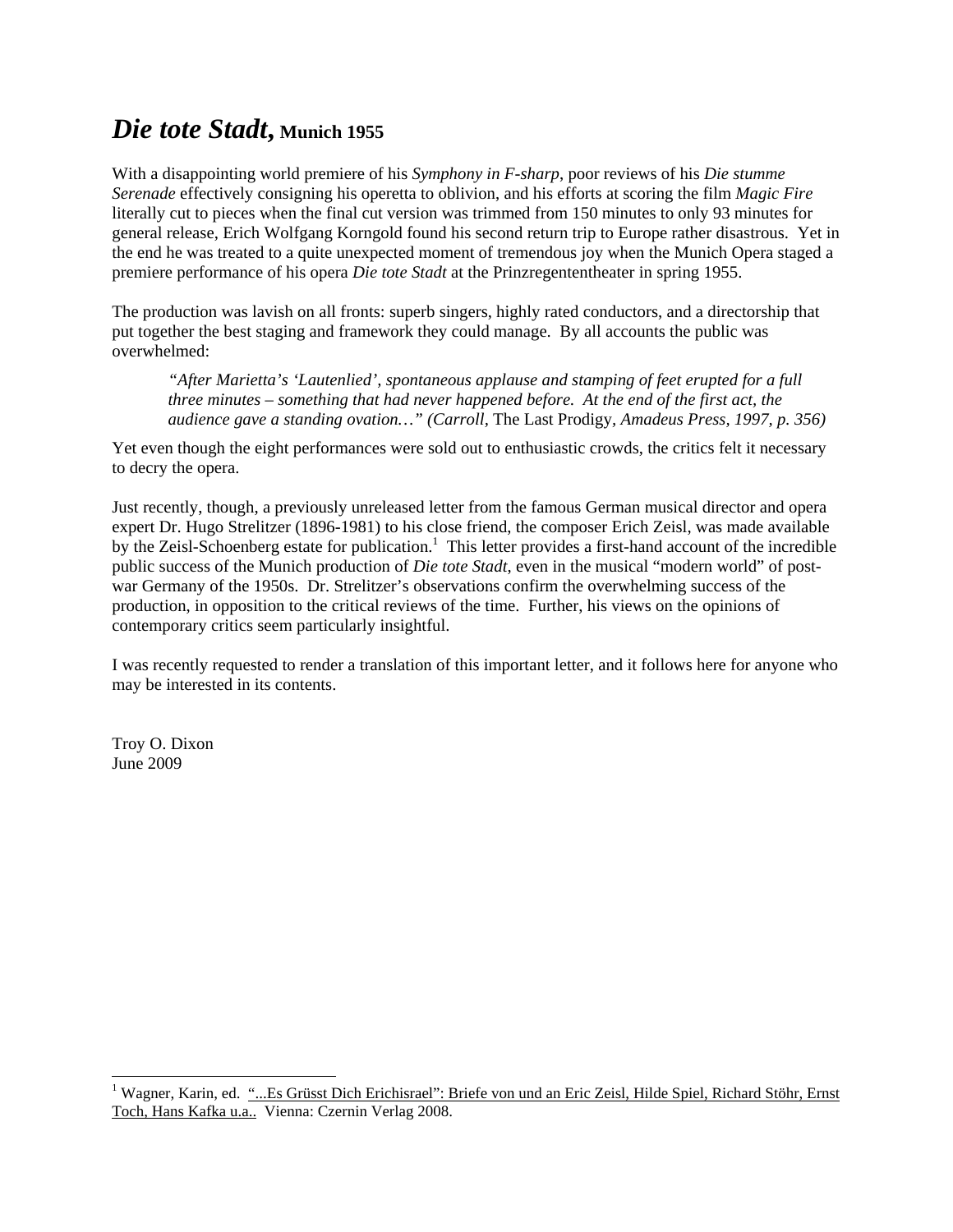## *Translator notes:*

- *1. Bracketed texts are inserts by the translator not contained in the original letter.*
- *2. The printed letter consistently has the title "Die tote Stadt" with capitalization or spellings that would be incorrect for standard German. This may be a transcription error by the publisher, by Strelitzer, or someone else.*

## **HUGO STRELITZER TO ERIC ZEISL (Typescript)**

*Munich, 15 May 1955* 

My dear Eric,

1

So now *die Tote Stadt* has been on the stage of the Munich Opera. [Let me] say about it upfront: it was a public success on a huge scale, such as I have seldom experienced in my life. After *Marietta's Lied* in the first Act, a storm of applause began that just would not subside, the same thing [happening] in the second Act with *Pierrot's Lied*. At the close of the work Korngold took countless curtain calls.

It was also really a splendid success, and the director's office spared no expense to give the work a worthy scope<sup>1</sup>. The orchestra under Heger sounded intoxicating, the production under Otto Erhard had moments of breathtaking beauty and insistence<sup>2</sup>, the singers – above all Marianne Schech and Hans Hopf – were first-rate – in a word it was a production that rarely happens on an opera stage.

The work made a big impression on me. I heard it at the dress rehearsal, was at the premiere, and at the second production was a guest in Korngold's box – and I must say, that I liked it more each and every time. It has moments of exquisite beauty – quite apart from its superb melodic ideas – so that the end of the first Act really tugs at one's heartstrings. How often can one say that about the works of our so-called "Modern Age"? I love the powerful Prelude to the second Act and the releasing<sup>3</sup>, tender and so quiet endof-the-work, that has something stirring<sup>4</sup>. No, that was written by someone who has a heart and the courage to pour it out.

The orchestration is of course like everything else by Korngold, the work of a master. As a work of a nineteen-year-old (the 1897-born Korngold composed the opera in 1920, and was therefore already older) it is a "test-of-talent"<sup>5</sup> on an already almost frighteningly large scale.

And it was to be expected that the press would rip it to shreds. This is the city of Orff and Egk – here one must really write "interestingly" and "differently" to be accepted as a contemporary composer. Today one is allowed to criticize everything and much is a matter of personal taste. I can imagine someone who loves Grecco and van Gogh, and who does not appreciate the overflowing and opulent sensuality of Rubens. And yet Rubens was a grand master and one cannot easily dismiss him when saying: I don't like the carnality and sensuality of his paintings. Korngold's orchestral language is the expression of a time in which the imagination of the composer was fired by overrefined-sophisticated soundscapes – one can disapprove of this language and must still admit, that Korngold here had achieved mastery.

<sup>&</sup>lt;sup>1</sup> Trans. note: the German word 'Rahmen' translates literally as "frame", which could be the most appropriate translation here, but the words 'scope', 'appearance', 'look', or perhaps even 'scale' could also serve here. 2  $2$  Trans. note: the German word used carries the meanings of "insistence", "urgency", and "vividness".

<sup>&</sup>lt;sup>3</sup> This derives from the German verb which means "to liberate".

<sup>&</sup>lt;sup>4</sup> The last phrase is suggesting something "transcendent".

 $<sup>5</sup>$  The actual translation of "Talentprobe" is "audition", but the literal meaning of the two parts of this larger word is</sup> "talent" and "test/examination/trial". In this sentence, "audition" is not quite the correct word, so I have opted for the literal break down.